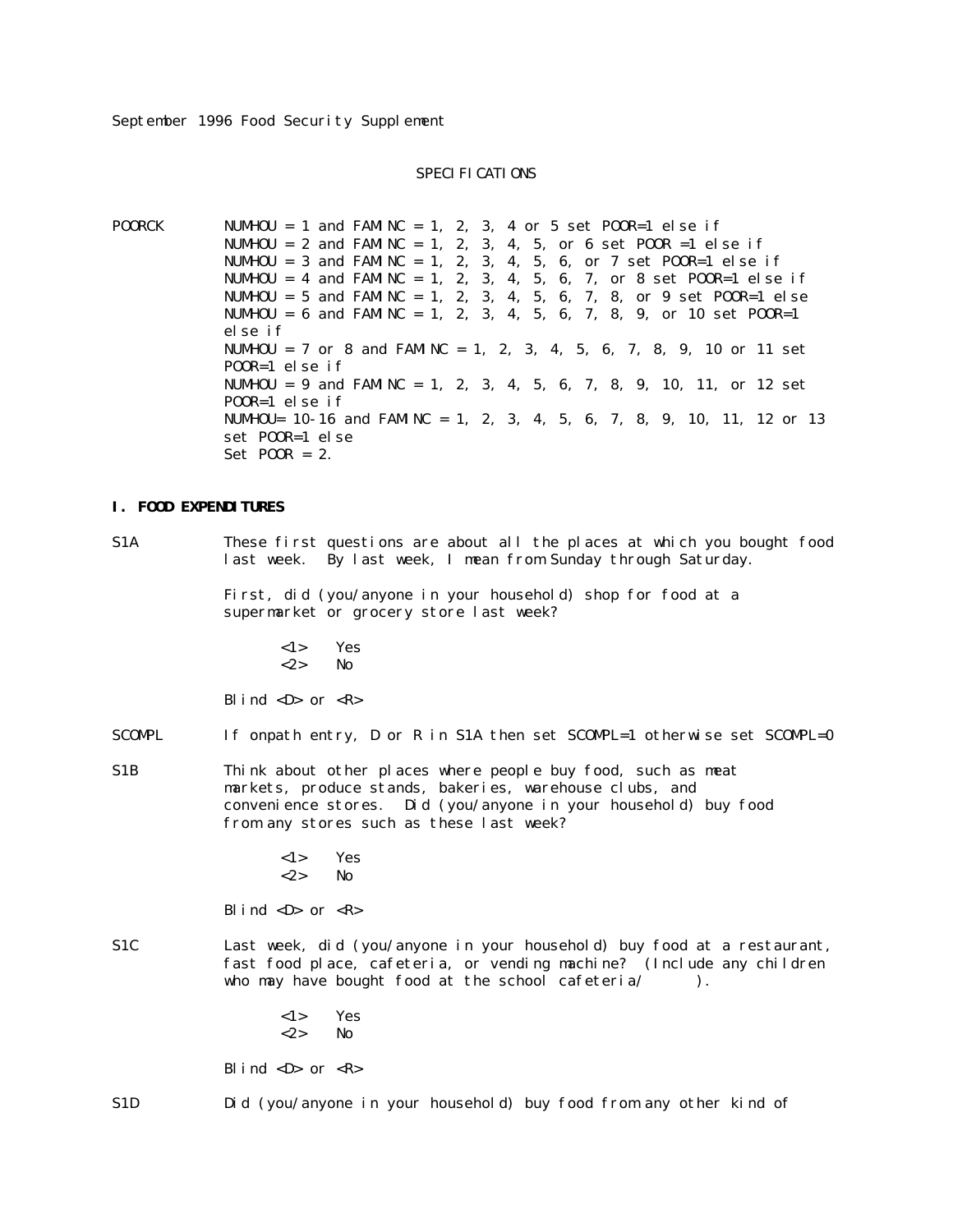place last week?

<1> Yes <2> No

Blind  $\langle D \rangle$  or  $\langle R \rangle$ 

- SCKA If on path entry of <2>, <D> or <R> in S1A, S1B, S1C and S1D then skip to S8 else go to Slead.
- Slead Now I'm going to ask you about the ACTUAL amount you spent on food last week in all the places where you bought food. Then, since last week may have been unusual for you, I will ask about the amount you USUALLY spend.
	- <P> Proceed
- SCKB If onpath entry of <1> in S1A then ask S2 else skip to SCKC.

**Items S2 through S2COR go into making the out variable S2O. S2O is the amount spent at supermarkets and grocery stores (S1A=1) and it should be used as THE variable for supermarket amounts.**

S2 How much did (you/your household) ACTUALLY spend at supermarkets and grocery stores last week (?/including any purchases made with food stamps?)

ENTER X IF RESPONDENT CAN ONLY GIVE RANGE

 $S_{-} = 0.00$ 

- S2CK If entry of X in S2 goto S2CK1 else store entry in S2O. If S2O is between \$1.00 and \$450.00 go to S3 else if S2O is equal to D or R go to SCKC otherwise go to S2RC.
- S2CK1 \*\*\*\*\*\*\*\*\*\*\*\*\*\*\*\*\*\*\*\*\*\*\*\*DO NOT READ TO RESPONDENT\*\*\*\*\*\*\*\*\*\*\*\*\*\*\*\*\*\*\*

Enter range reported by respondent

 $\sim$   $\sim$  00 to  $\sim$   $\sim$   $\sim$  00

S2RG Add the entries in S2CK1 and divide by 2. Store the answer in S20. If S2O is between \$1.00 and \$450.00 go to S3 otherwise go to S2RC.

S2RC \*\*\*\*\*\*\*\*\*\*\*\*\*DO NOT ASK THE RESPONDENT\*\*\*\*\*\*\*\*\*\*\*\*\*\*\*\*\*\*\*\*\*\*

AMOUNT SPENT RECORDED AS: (entry in S2O) IS THIS ENTRY CORRECT?

> <1> YES (go to S3)  $\langle 2 \rangle$  NO (go to S2COR)

#### S2COR \*\*\*\*\*\*\*\*\*\*\*\*\*\*\*\*\*\*DO NOT ASK THE RESPONDENT\*\*\*\*\*\*\*\*\*\*\*\*\*\*\*\*\*\*\*\*\*\*\*\*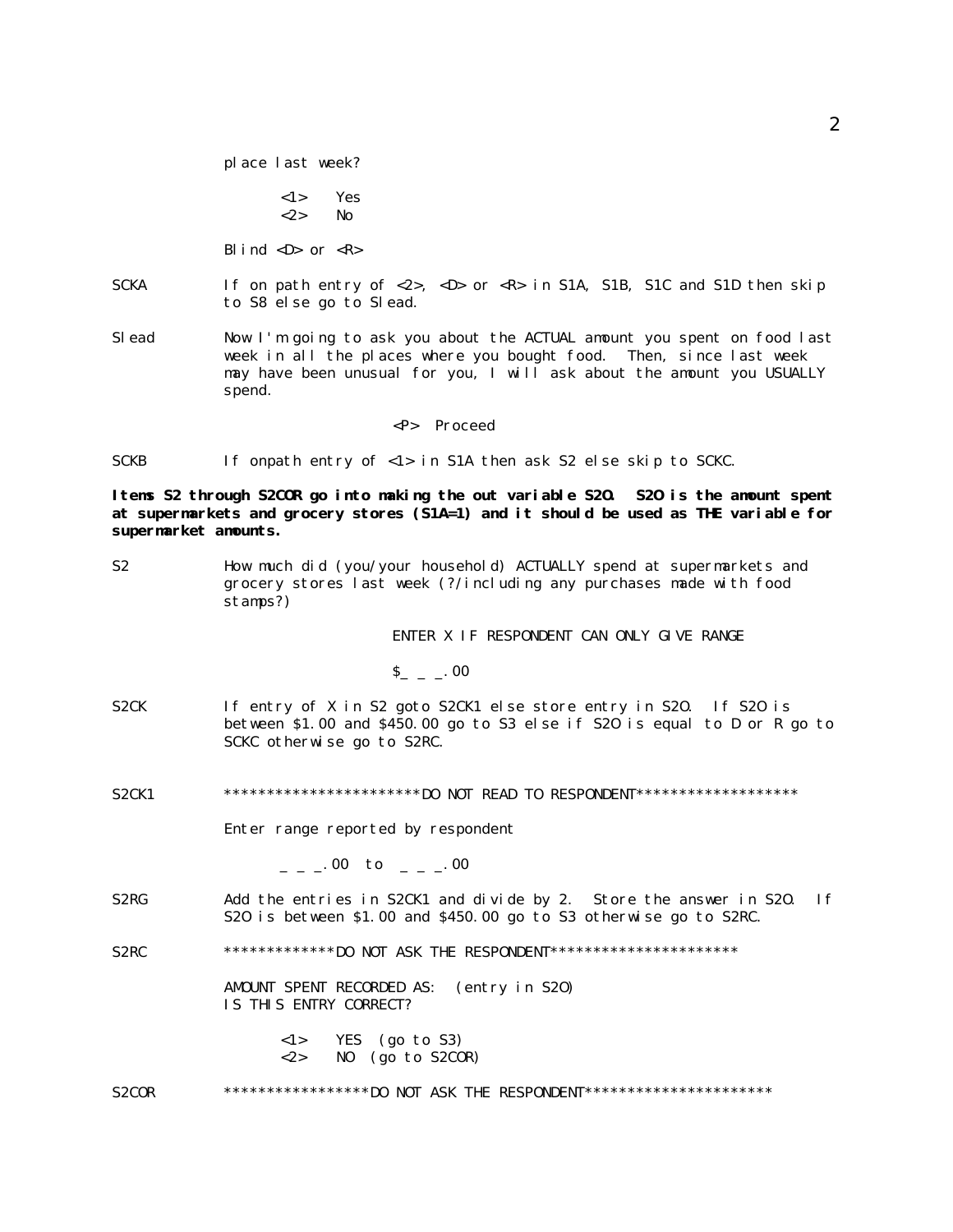| INCORRECT ENTRY WAS RECORDED AS: |  | (entry in S20) |  |
|----------------------------------|--|----------------|--|
| <b>CORRECT ENTRY IS:</b>         |  |                |  |

 $S_{-}$   $\_\,$  00 (store entry in S20)

**Items S3 through S3COR go into making the out variable S3O. S3O is the amount spent at supermarkets on NON-FOOD items. S3O is the variable you should use.**

S3 How much of the (fill with S2O) was for non-food items, such as pet food, paper products, detergents, or cleaning supplies?

ENTER X IF RESPONDENT CAN ONLY GIVE RANGE

 $S_{-}$   $-$  00

Blind  $\langle D \rangle$  or  $\langle R \rangle$ 

S3CK If entry of X in S3 goto S3CK2 else store entry in S3O. Do not allow entry in S3O to be greater than entry in S2O. If S3O is between \$1.00 and \$100.00 or <D> or <R> go to SCKC otherwise go to S3RC.

S3CK2 \*\*\*\*\*\*\*\*\*\*\*\*\*\*\*\*\*\*\*\*\*\*\*\*DO NOT READ TO RESPONDENT\*\*\*\*\*\*\*\*\*\*\*\*\*\*\*\*\*\*\*\*

Enter range reported by respondent

 $\sim$   $\sim$  00 to  $\sim$   $\sim$  00

- S3RG Add the entries in S3CK2 and divide by 2. Store the answer in S3O. Do not allow entry in S3O to be greater than entry in S2O. If S3O is between \$1.00 and \$100.00 go to SCKC otherwise go to S3RC.
- S3RC \*\*\*\*\*\*\*\*\*\*\*\*\*\*DO NOT ASK THE RESPONDENT\*\*\*\*\*\*\*\*\*\*\*\*\*\*\*\*\*\*\*\*\*\*\*

AMOUNT SPENT RECORDED AS: (entry in S3O) IS THIS ENTRY CORRECT?

> <1> YES (go to SCKC)  $\langle 2 \rangle$  NO (go to S3COR)

S3COR \*\*\*\*\*\*\*\*\*\*\*\*\*\*\*\*\*DO NOT ASK THE RESPONDENT\*\*\*\*\*\*\*\*\*\*\*\*\*\*\*\*\*\*\*\*\*\*\*\*\*\*\*\*\*\*\*\*

INCORRECT ENTRY WAS RECORDED AS: (entry in S3O) CORRECT ENTRY IS:

 $S_{-}$   $_{-}$   $\sim$  00 (store entry in S30)

Do not allow entry in S3O to be greater than entry in S2O.

SCKC If onpath entry of <1> in S1B then ask S4 else skip to SCKD.

**Items S4 through S4COR go into making the out variable S4O. S4O is the amount spent**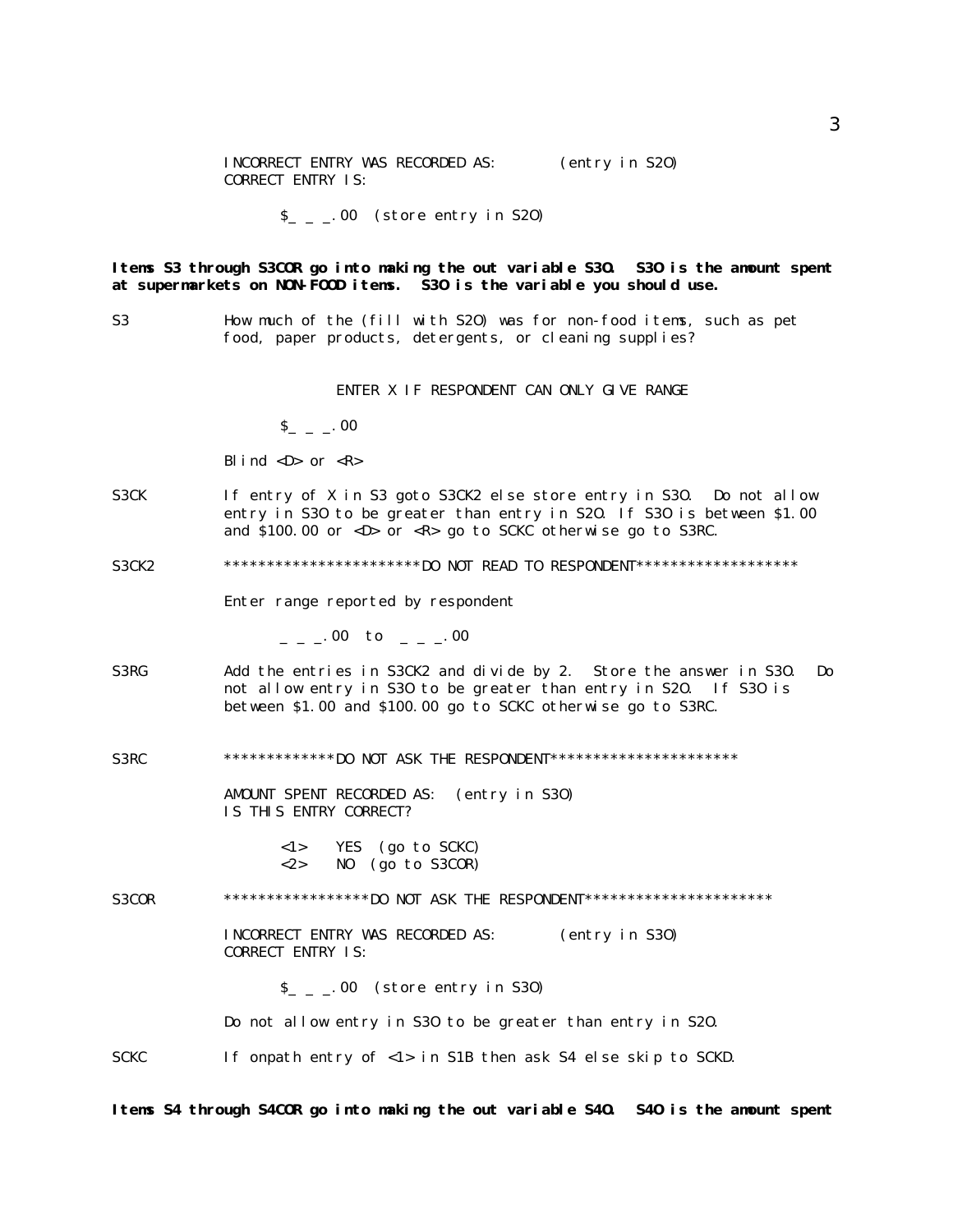S4 How much did (you/your household) spend at stores such as meat markets, produce stands, bakeries, warehouse clubs, and convenience stores last week (?/including any purchases made with food stamps?)

ENTER X IF RESPONDENT CAN ONLY GIVE RANGE

 $S_{-} = 0.00$ 

Blind  $\langle D \rangle$  or  $\langle R \rangle$  go to SCKD

- S4CK If entry of X in S4 go to S4CK1 else store entry in S4O. If S4O is between \$1.00 and \$150.00 go to S5 else if S4O is D or R go to SCKD otherwise go to S4RC.
- S4CK1 \*\*\*\*\*\*\*\*\*\*\*\*\*\*\*DO NOT READ TO RESPONDENT\*\*\*\*\*\*\*\*\*\*\*\*\*\*\*\*\*\*\*\*\*\*

Enter range reported by respondent

 $\cdot$  00 to  $\cdot$  00

S4RG Add the entries in S4CK1 and divide by 2. Store the answer in S40. If S4O is between \$1.00 and \$150.00 go to S5 otherwise go to S4RC.

S4RC \*\*\*\*\*\*\*\*\*\*\*\*\*\*\*\*\*DO NOT READ TO RESPONDENT\*\*\*\*\*\*\*\*\*\*\*\*\*\*\*\*\*\*\*\*\*\*\*\*\*\*

AMOUNT SPENT RECORDED AS: (entry in S4O) IS THIS ENTRY CORRECT?

> <1> Yes (go to S5) <2> No (go to S4COR)

S4COR \*\*\*\*\*\*\*\*\*\*\*\*\*\*\*\*\*\*\*DO NOT READ TO RESPONDENT\*\*\*\*\*\*\*\*\*\*\*\*\*\*\*\*\*\*\*\*\*\*\*\*\*\*\*\*\*

INCORRECT ENTRY WAS RECORDED AS: (entry in S4O) CORRECT ENTRY IS:

 $S_{-}$   $\_\,$   $\_\,$  00 (store entry in S40)

**Items S5 through S5COR go into making the out variable S5O. Use S5O for the amount of NON-FOOD items from meat markets, produce stands, bakeries, etc.**

S5 How much of the \$(fill with S4O) was for nonfood items, such as pet food, paper products, detergents, or cleaning supplies?

ENTER X IF RESPONDENT CAN ONLY GIVE RANGE

 $S_{-}$  \_  $_{-}$  00

Blind D or R

S5CK If entry of X in S5 goto S5CK1 else store entry in S5O. Do not allow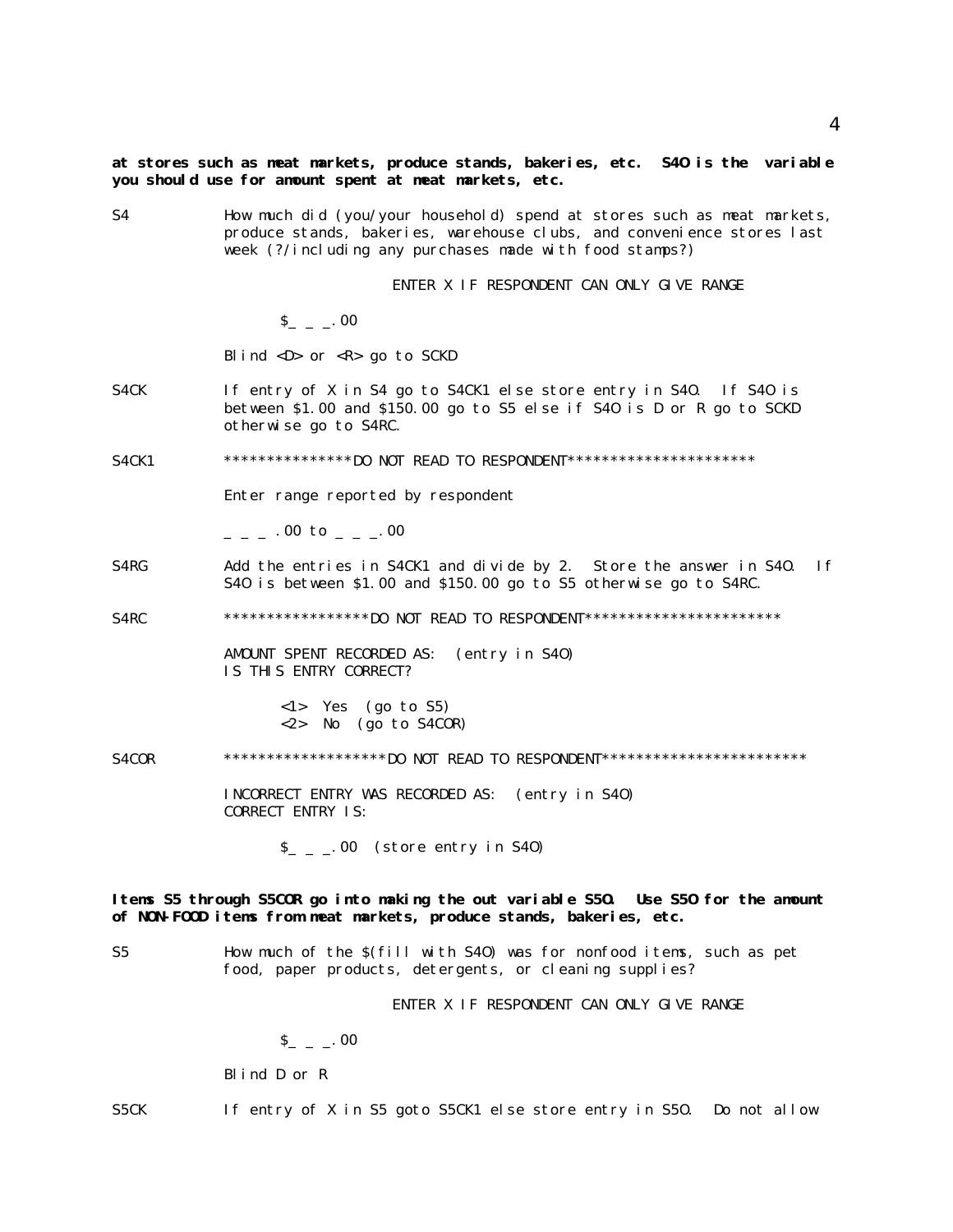and \$100.00 or D or R go to SCKD else go to S5RC S5CK1 \*\*\*\*\*\*\*\*\*\*\*\*\*\*\*DO NOT ASK THE RESPONDENT\*\*\*\*\*\*\*\*\*\*\*\*\*\*\*\*\* Enter range reported by respondent  $\mu = 0.00$  to  $\mu = 0.00$ S5RG Add the entries in S5CK1 and divide by 2. Store the answer in S5O. Do not allow entry in S5O to be greater than entry in S4O. If S5O is between \$1.00 and \$100.00 go to SCKD else go to S5RC. S5RC \*\*\*\*\*\*\*\*\*\*\*\*\*\*\*\*DO NOT ASK THE RESPONDENT\*\*\*\*\*\*\*\*\*\*\*\*\*\*\*\*\*\*\*\*\*\*\* AMOUNT SPENT RECORDED AS : (entry in S5O) IS THIS ENTRY CORRECT? <1> Yes (go to SCKD)  $\langle 2 \rangle$  No (go to S5COR) S5COR \*\*\*\*\*\*\*\*\*\*\*\*\*\*\*\*\*\*DO NOT ASK THE RESPONDENT\*\*\*\*\*\*\*\*\*\*\*\*\*\*\*\*\*\*\*\*\*\*\*\*\*\* INCORRECT ENTRY WAS RECORDED AS: (entry in S5O) CORRECT ENTRY IS:  $S_{-}$   $\ldots$  00 (store entry in S50) Do not allow entry in S5O to be greater than entry in S4O. SCKD If entry of <1> in S1C then ask S6 else skip to SCKE **Items S6 through S6COR go into making the out variable S6O. Use S6O for the amount spent at fast food places, restaurants, etc.** S6 How much did (you/your household) spend for food at restaurants, fast food places, cafeterias, and vending machines last week? ENTER X IF RESPONDENT CAN ONLY GIVE RANGE  $S_{-}$  \_  $\ldots$  00 Blind  $\langle D \rangle$  or  $\langle R \rangle$ S6CK If entry of X in S6 goto S6CK1 else store entry in S6O. If S6O is between \$1.00 and \$200.00 or D or R go to SCKE else go to S6RC. S6CK1 \*\*\*\*\*\*\*\*\*\*\*\*\*\*\*DO NOT ASK THE RESPONDENT\*\*\*\*\*\*\*\*\*\*\*\*\*\*\*\*\* Enter range reported by respondent

entry in S5O to be greater than entry in S4O. If S5O is between \$1.00

 $\mu = \mu = 00$  to  $\mu = \mu = 00$ 

S6RG Add the entries in S6CK1 and divide by 2. Store the answer in S6O. If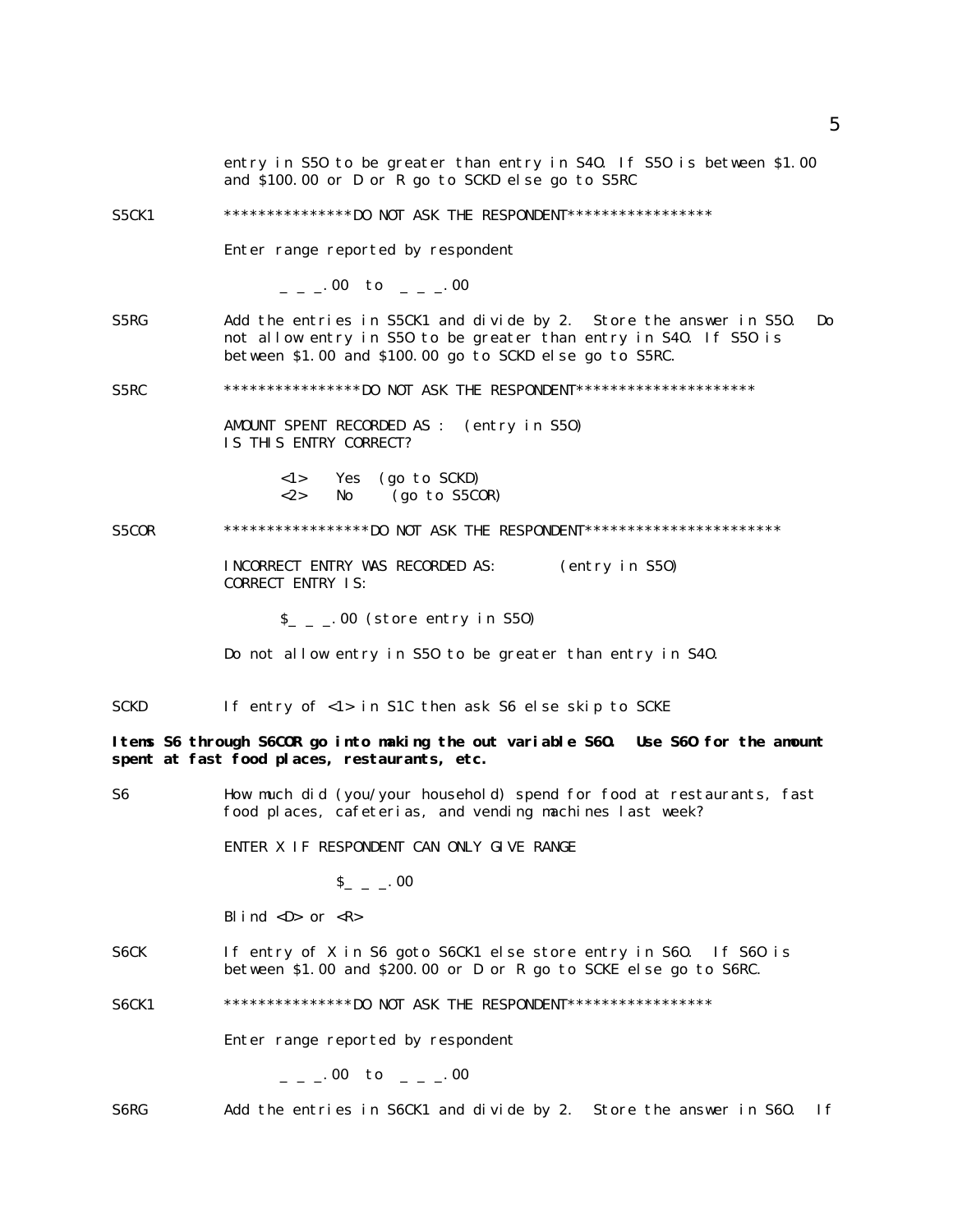|              | S60 is between \$1.00 and \$200.00 go to SCKE else go to S6RC.                                                                                         |
|--------------|--------------------------------------------------------------------------------------------------------------------------------------------------------|
| S6RC         | ******************DO NOT ASK THE RESPONDENT**********************                                                                                      |
|              | AMOUNT SPENT RECORDED AS :<br>(entry in S60)<br>IS THIS ENTRY CORRECT?                                                                                 |
|              | <1><br>Yes (go to SCKE)<br>$<$ 2><br>$(go \ to \ S6COR)$<br>No.                                                                                        |
| <b>S6COR</b> | ******************DO NOT ASK THE RESPONDENT************************                                                                                    |
|              | INCORRECT ENTRY WAS RECORDED AS:<br>(entry in S60)<br><b>CORRECT ENTRY IS:</b>                                                                         |
|              | $S_{-}$ $_{-}$ .00 (store entry in S60)                                                                                                                |
| <b>SCKE</b>  | If entry of <1> in S1D then ask S7 else skip to SCKF.                                                                                                  |
|              | Items S7 through S7COR go into making the out variable S70. Use S70 as the anount<br>spent for food at places not previously mentioned.                |
| S7           | How much did (you/your household) spend for food at any other kind of<br>place last week?                                                              |
|              | ENTER X IF RESPONDENT CAN ONLY GIVE RANGE                                                                                                              |
|              | $S_{-} = 0.00$                                                                                                                                         |
|              | Blind $\langle D \rangle$ or $\langle R \rangle$                                                                                                       |
| S7CK         | If entry of X in S7 goto S7CK1 else store entry in S70. If S70 is<br>between \$1.00 and \$150.00 or equal to D or R goto SCKF otherwise go to<br>S7RC. |
| <b>S7CK1</b> | ************************DO NOT READ TO RESPONDENT*******************                                                                                   |
|              | Enter range reported by respondent                                                                                                                     |
|              | $=$ $=$ $-00$ to $=$ $=$ $-00$                                                                                                                         |
| S7RG         | Add the entries in S7CK1 and divide by 2. Store the answer in S70.<br>1f<br>S70 is between \$1.00 and \$150.00 go to SCKF otherwise go to S7RC.        |
| S7RC         | **************DO NOT ASK THE RESPONDENT***********************                                                                                         |
|              | AMOUNT SPENT RECORDED AS:<br>(entry in S70)<br>IS THIS ENTRY CORRECT?                                                                                  |
|              | $\langle 1 \rangle$<br>YES (go to SCKF)<br>$<\!\!2\!\!>$<br>NO<br>(go to S7COR)                                                                        |

S7COR \*\*\*\*\*\*\*\*\*\*\*\*\*\*\*\*\*\*DO NOT ASK THE RESPONDENT\*\*\*\*\*\*\*\*\*\*\*\*\*\*\*\*\*\*\*\*\*\*\*\*\*\*\*\*\*\*\*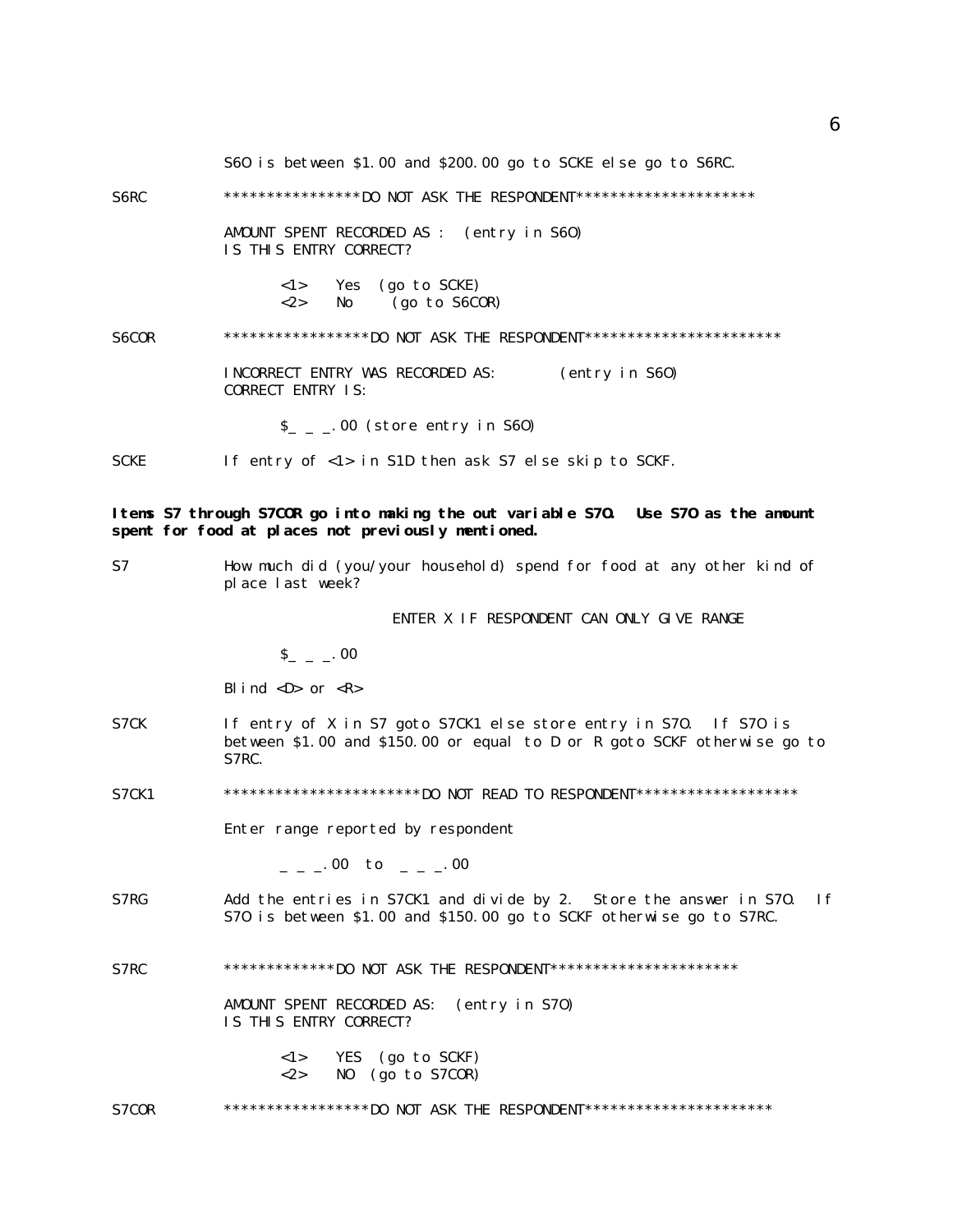$S_{-}$   $_{-}$   $_{-}$  00 (store entry in S70)

SCKF If any amounts 0 or over in S2O, S4O, S6O or S7O then add together and store in SFDAMT. If any amounts 0 or over in S3O or S5O, then add these together and store in SNFAMT. Subtract SNFAMT from SFDAMT and store the result in S8O.

## **Items S8 through S8COR go into making the out variable S8OU. Use S8OU as the amount USUALLY spent for food in a week.**

S8 (Let's see, it seems that (you/your household) did not buy any food last week./Let's see, (you/your household) spent about(fill with S8O) on food last week.) Now think about how much (you/your household) USUALLY (spend/spends). How much (do you/does your household) USUALLY spend on food at all the different places we've been talking about in a week? ( /Please include any purchases made with food stamps.)

ENTER X IF RESONDENT CAN ONLY GIVE A RANGE

 $S_{-}$   $=$   $\cdot$  00

Blind  $\langle D \rangle$  or  $\langle R \rangle$ 

- S8CK If entry of X in S8 goto S8CK1 else store entry in S8OU. If S8OU is between \$1.00 and \$450.00 or equal to D or R goto SCK9 otherwise go to S8RC.
- S8CK1 \*\*\*\*\*\*\*\*\*\*\*\*\*\*\*\*\*\*\*\*\*\*\*\*\*DO NOT READ TO RESPONDENT\*\*\*\*\*\*\*\*\*\*\*\*\*\*\*\*

Enter range reported by respondent

 $S_{-} = -00$  to  $S_{-} = -00$ 

S8RG Add the entries in S8CK1 and divide by 2. Store the answer in S8OU. If S8OU is between \$1.00 and \$450.00 go to SCK9 otherwise go to S8RC.

S8RC \*\*\*\*\*\*\*\*\*\*\*\*\*\*DO NOT ASK THE RESPONDENT\*\*\*\*\*\*\*\*\*\*\*\*\*\*\*\*\*\*\*\*\*\*\*\*\*\*\*\*\*\*\*

AMOUNT SPENT RECORDED AS: (entry in S8OU) IS THIS ENTRY CORRECT?

| < 1>      | Yes | (go to SCK9)        |
|-----------|-----|---------------------|
| ${<}2{>}$ | No  | $(go \ to \ SSCOR)$ |

S8COR \*\*\*\*\*\*\*\*\*\*\*\*\*DO NOT ASK THE RESPONDENT\*\*\*\*\*\*\*\*\*\*\*\*\*\*\*\*\*\*\*\*\*\*\*\*\*\*\*\*\*\*\*

INCORRECT ENTRY WAS RECORDED AS: (entry in S8OU) CORRECT ENTRY IS:

 $S = - - 00$ 

**--------------------------------------------------------------------------**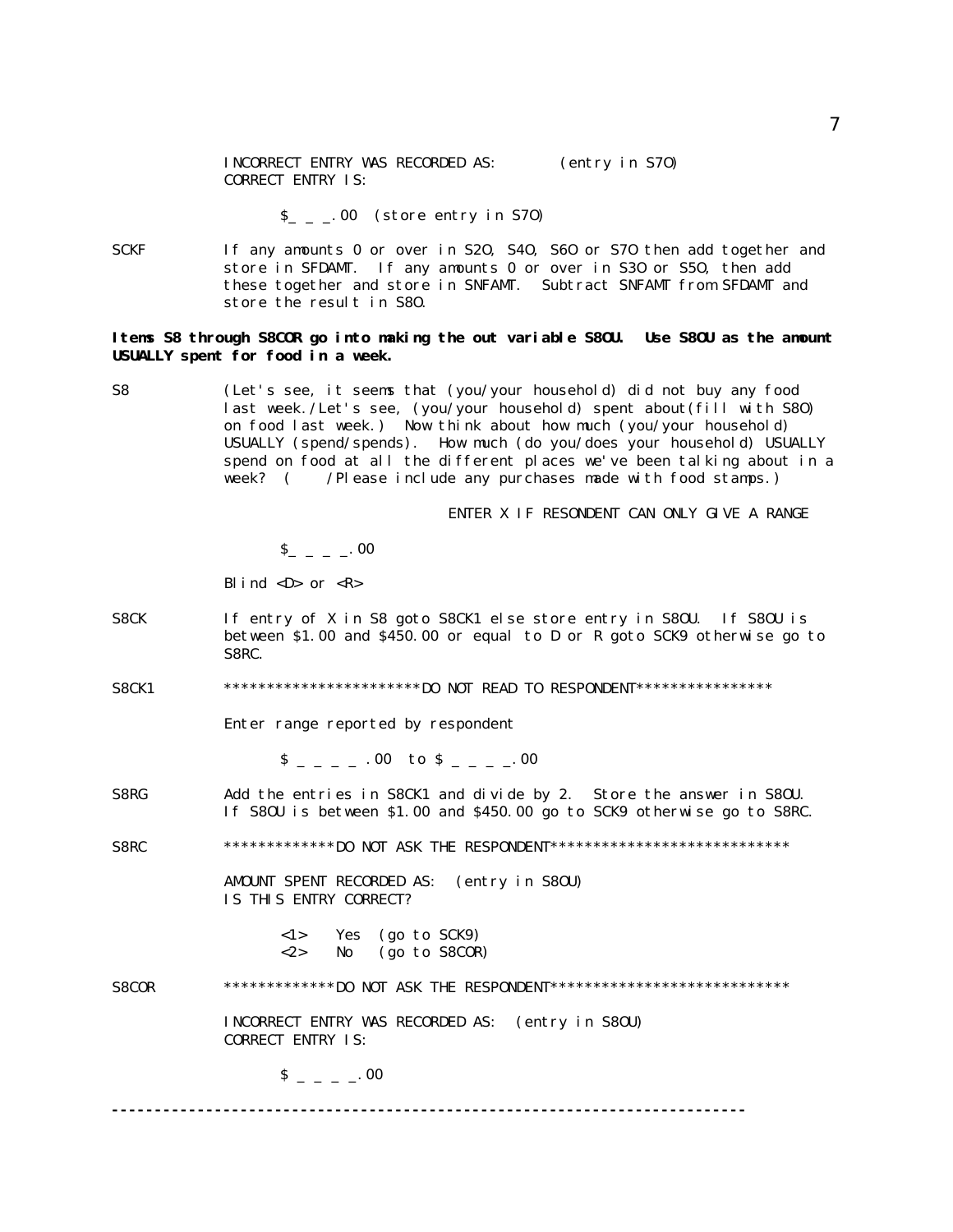# **SCK9 If POOR = 2 skip to S11CK. Otherwise ask 9. --------------------------------------------------------------------------** S9 During the past 30 days, did (you/anyone in this household) get food stamps? <1> Yes (Ask S9A) <2> No (SKIP TO S9BCK) Blind <D> or <R> skip to S9BCK S9A On what date did (you/your household) last receive your monthly food stamps? **Use S9AM and S9AD not S9A.** S9AM Month <1> August <2> September Blind <D> or <R> (skip to S9A1) S9AD Day  $<1-31>$ Blind  $\langle D \rangle$  or  $\langle R \rangle$ **Items S9A1 through S9ACOR go into making up the out variable S9A1O. Use S9A1O as the variable for amount of food stamps received.** S9A1 How much did (you/your household) receive?  $S = - - 00$ Blind  $\langle D \rangle$  or  $\langle R \rangle$ S9A1CK Store entry in S9A10. If S9A10 is between \$1.00 and \$700.00 go to S9BCK otherwise go to S9ARC S9ARC \*\*\*\*\*\*\*\*\*\*\*\*\*\*DO NOT ASK THE RESPONDENT\*\*\*\*\*\*\*\*\*\*\*\*\*\*\*\*\*\*\*\*\*\*\*\*

AMOUNT RECEIVED RECORDED AS: (entry in S9A1O) IS THIS ENTRY CORRECT?

> <1> YES (go to S9BCK) <2> NO (go to S9ACOR)

S9ACOR \*\*\*\*\*\*\*\*\*\*\*\*\*\*DO NOT ASK THE RESPONDENT\*\*\*\*\*\*\*\*\*\*\*\*\*\*\*\*\*\*\*\*\*\*\*\*\*\*

INCORRECT ENTRY WAS RECORDED AS: (entry in S9A1O)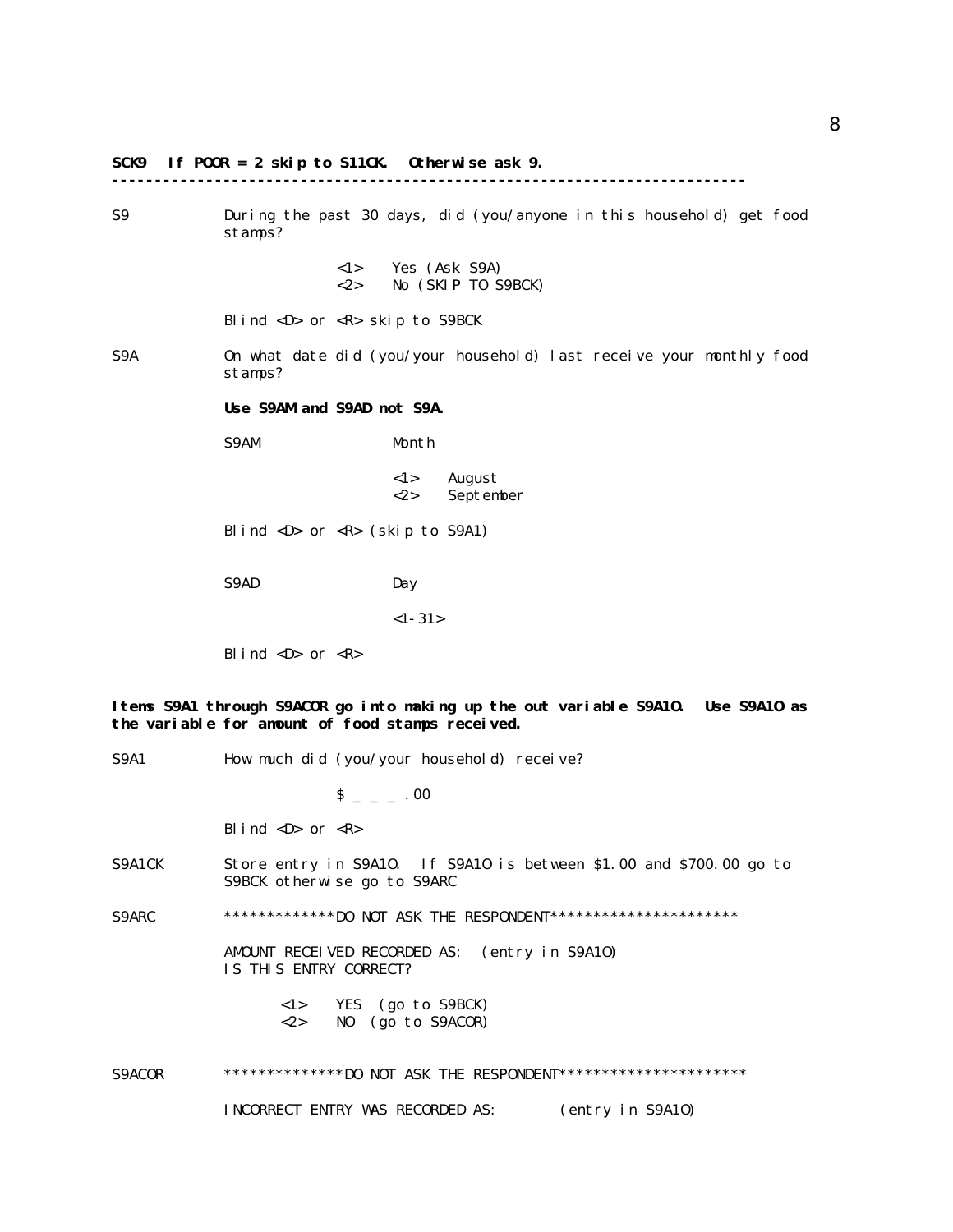CORRECT ENTRY IS:

 $S_{-}$   $\_\,$  00 (store entry in S9A10)

- S9BCK IF HHMEM=1 and AGE IS 60 YEARS OLD OR OLDER of anyone in the household, ASK S9B else skip to S9CCK.
- S9B During the past 30 days, did (you/anyone in the household) receive free or reduced-cost meals for the elderly?
	- <1> Yes <2> No

Blind  $\langle D \rangle$  or  $\langle R \rangle$ 

- S9CCK If HHMEM=1 and AGE is 5 THROUGH 18 for anyone in the household ask S9C else skip to S9ECK.
- S9C During the past 30 days, did (NAME/any children in the household between 5 and 18 years old) receive free or reduced-cost lunches at school?

<1> Yes <2> No (skip to S9ECK)

Blind <D> or <R> skip to S9ECK

- S9D During the past 30 days, did (NAME/any children in the household between 5 and 18 years old) receive free or reduced-cost breakfasts at school?
	- <1> Yes  $\langle 2 \rangle$  No

Blind  $\langle D \rangle$  or  $\langle R \rangle$ 

- S9ECK If  $[(SEX = 2 \text{ and } AGE \text{ is } 15 \text{ to } 45) \text{ OR } (AGE \text{ is } less \text{ than } 5)]$  and HHMEM=1 then ask S9E else skip to S9FCK
- S9E During the past 30 days, did any (women/women or children/children) in this household get food through the WIC program?

<1> Yes <2> No (skip to S9FCK)

Blind  $\langle D \rangle$  or  $\langle R \rangle$  (skip to S9FCK)

S9E1 How many (women/women or children/children) in the household got WIC foods?

Number

 $-$ 

Blind  $\langle D \rangle$  or  $\langle R \rangle$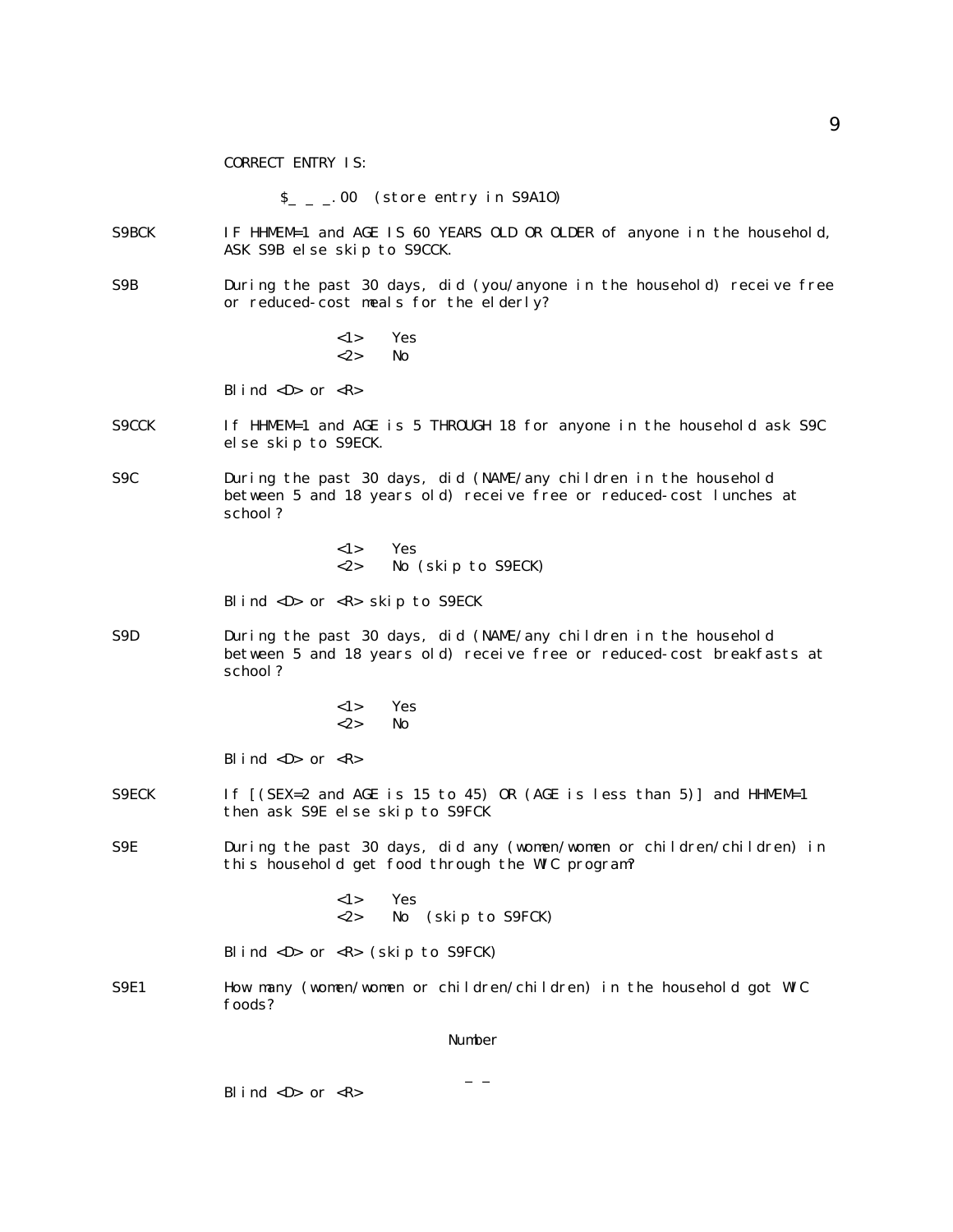- S9FCK If HHMEM=1 and AGE is less than 13 for anyone in the household ask S9F else skip to S9G.
- S9F During the past 30 days, did (NAME/any children in the household) receive free or reduced-cost food at a day-care or Head Start program?
	- <1> Yes  $<2>$  No

Blind  $\langle D \rangle$  or  $\langle R \rangle$ 

S9G During the past 30 days, did (you/anyone in the household) get food, or vouchers to buy food, from any other kind of program?

> <1> Yes (go to S9GYS)  $\langle 2 \rangle$  No (go to S11CK)

Blind <D> or <R> go to S11CK

S9GYS \*\*\*\*\*\*\*\*DO NOT READ TO RESPONDENT\*\*\*\*\*\*\*\*\*\*

RESPONDENT VOLUNTEERED TYPE OF PROGRAM

- <1> No place/organization mentioned (go to S11CK)
- <2> Commodities (go to S11CK)
- <3> Church Related Food Assistance (Skip to S11CK)
- <4> Food Banks or Food Pantries (skip to S11CK)
- <5> Other--Specify (go to S9GSP)

\_\_\_\_\_\_\_\_\_\_\_\_\_\_\_\_\_\_\_\_\_\_\_\_\_\_\_\_\_\_\_\_\_\_\_\_\_\_\_\_\_\_\_\_\_\_\_\_\_\_\_\_\_\_\_\_\_\_

S9GSP ENTER VERBATIM RESPONSE

## **II. FOOD SUFFICIENCY**

- S11CK If HRMIS=1, 2, 4, 5, 6, or 7 then ask S11A else ask S11.
- S11A These next questions are about the food eaten in your household.

Which of these statements best describes the food eaten in your household--enough of the kinds of food we want to eat, enough but not always the kinds of food we want to eat, sometimes not enough to eat, or often not enough to eat?

- <1> Enough of the kinds of food we want to eat (skip to S15)
- <2> Enough but not always the kinds of food we want to eat (skip to S15)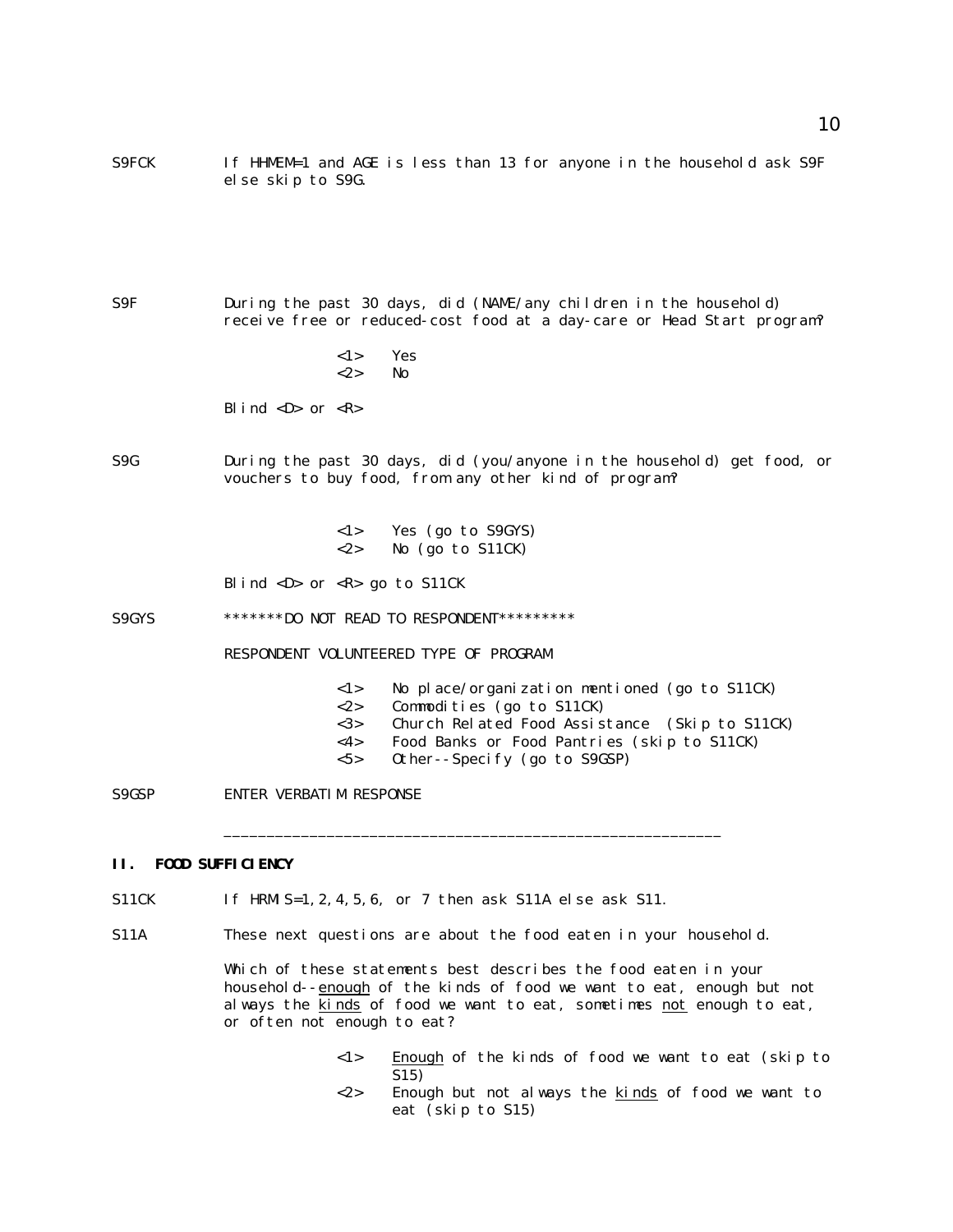<3> Sometimes not enough to eat (Skip to S13) <4> Often not enough to eat (Skip to S13) Blind  $\langle D \rangle$  or  $\langle R \rangle$  skip to S15 S11 These next questions are about the food eaten in your household. Which of the following statements best describes the amount of food eaten in your household--enough food to eat, sometimes not enough to eat, or often not enough to eat? <1> Enough food to eat <2> Sometimes not enough to eat (SKIP TO S13) <3> Often not enough to eat (SKIP TO S13)

Blind <D> or <R> skip to S15

- S12 Do you have enough of the KINDS of food you want to eat, or do you have enough but NOT ALWAYS the KINDS of food you want to eat?
	- <1> enough of the kinds you want (SKIP TO S15) <2> enough but not always the kind you want (SKIP TO S15)

Blind <D> or <R> skip to S15

S13 Here are some reasons why people don't always have enough to eat. For each one, please tell me if that is a reason why YOU don't always have enough to eat.

READ LIST. MARK ALL THAT APPLY.

|                              |              | YFS | NO |
|------------------------------|--------------|-----|----|
| Not enough money for food    |              |     |    |
| Too hard to get to the store | $\mathbf{1}$ |     |    |
| No working stove             |              |     |    |
| No working refrigerator      |              |     |    |
| Not able to cook or eat      |              |     |    |
| because of health problems   |              |     |    |
|                              |              |     |    |

Blind <D> or <R> for each category

S15 People do different things when they are running out of money for food in order to make their food or their food money go further.

> In the last 12 months, since October of last year, did you ever run short of money and try to make your food or your food money go further?

> > <1> Yes <2> No

Blind  $\langle D \rangle$  or  $\langle R \rangle$ 

S16 In the last 12 months, did you ever run out of the foods that you needed to make a meal and didn't have money to get more?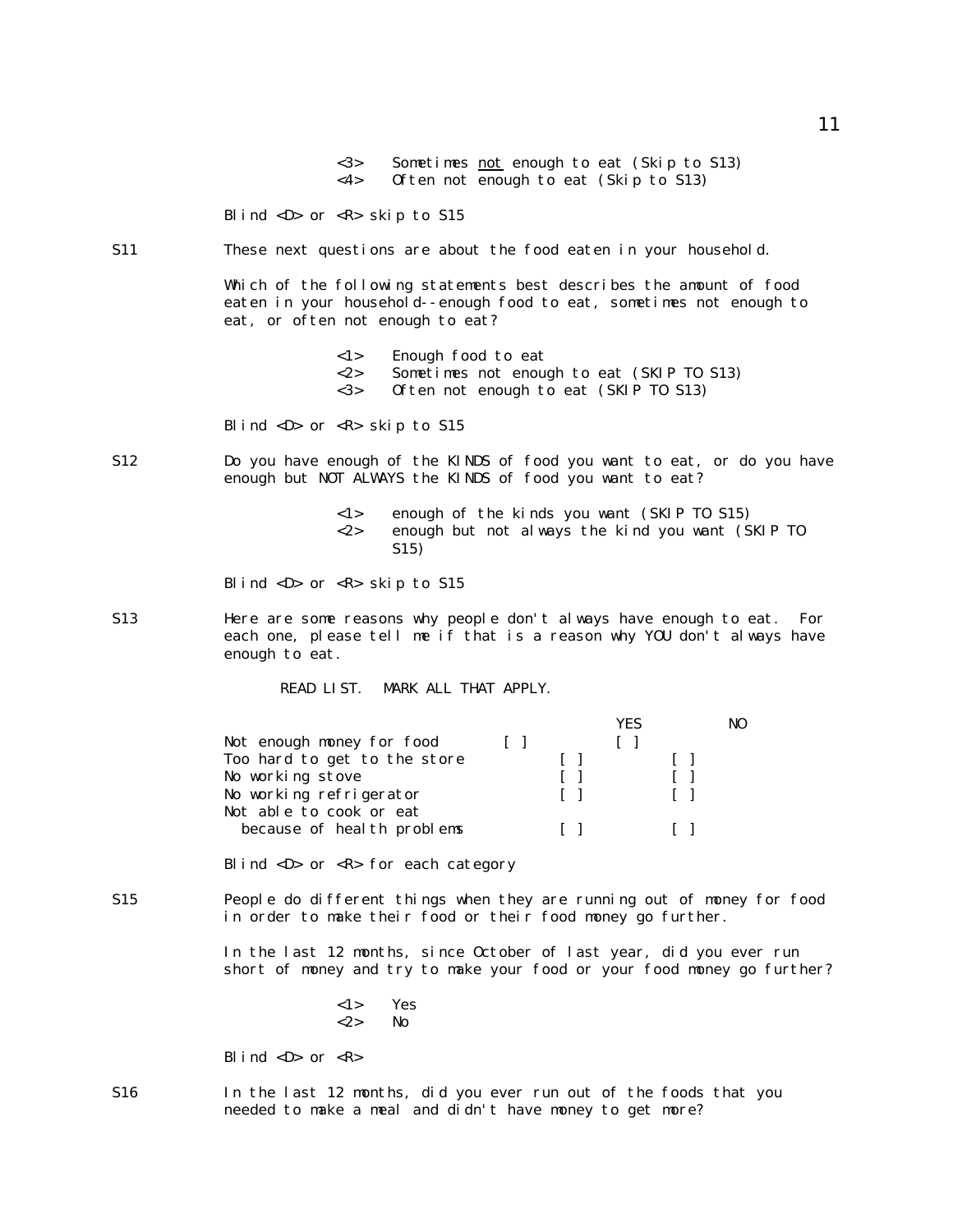<1> Yes <2> No

Blind  $\langle D \rangle$  and  $\langle R \rangle$ 

- CKALT If entry, D or R in S11A go to CKSCR else if entry, D or R in S11 go to CKSCR1.
- CKSCR If POOR=2 and HRMIS=1, 2, 5, 6, or 7 then goto CK17A else goto CK17A1.
- CK17A If (onpath entry of 3, 4, D or R in S11A) or (onpath entry of 1, D, or R in S16) or (onpath entry of 2 in S11A and onpath entry of 1, D or R in S15) then go to S17C else end questions.
- CK17A1 If (onpath entry of 2, 3, 4, D or R in S11A) or (onpath entry of 1, D or R in S16) go to S17C else if onpath entry of 1 in S11A and onpath entry of 2 in S15 and onpath entry of 2 in S16 end questions else all others go to S17C.

CKSCR1 If POOR=2 and HRMIS=3 then go to CK17 else goto CK171.

- CK17 If (onpath entry of 2, 3, D or R in S11) or (onpath entry of 1, D or R in S16) or (if onpath entry on 1 in S11 and onpath entry of 2 in S12 and onpath entry of 1, D or R in S15) then go to S17C else if (onpath entry of 1 in S11 and onpath entry of 1 in S12) or (onpath entry of 1 in S11 and onpath entry of 2 in S12 and onpath entry of 2 in S15) or all others then end questions.
- CK171 If (onpath entry of 2 ,3, D or R in S11) or (onpath entry of 1, D or R in S16) then go to S17C else if onpath entry of 1 in S11 and onpath entry of 1, D or R in S12 and onpath entry of 2 in S15 and onpath entry of 2 in S16 then end questions else all others go to S17C.
- S17C If onpath entry of 2, D or R in S16 skip to S18 else ask S17

S17 Did this ever happen in the last 30 days?

<1> Yes  $\langle 2 \rangle$  No

Blind  $\langle D \rangle$  or  $\langle R \rangle$ 

- S18 In the last 12 months, did (you/you or other adults in your household) ever get food or borrow money for food from friends or relatives?
	- <1> Yes  $\langle 2 \rangle$  No

Blind  $\langle D \rangle$  or  $\langle R \rangle$ 

S19CK IF HHMEM=1 and anyone in the household is AGE=17 or less ask S19 else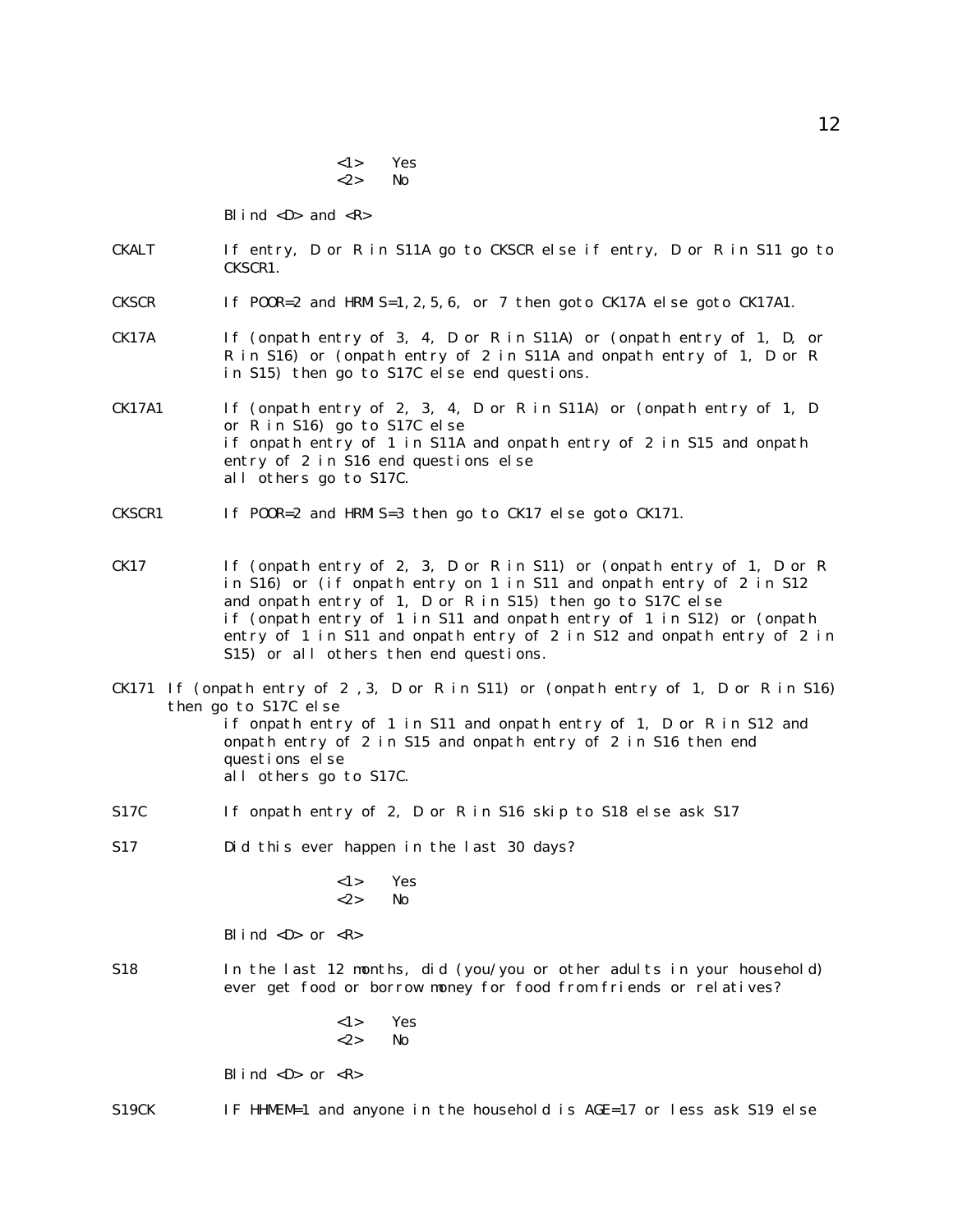- S19 In the last 12 months, did (you/you or other adults in your household) ever send or take (CHILD'S NAME/the children) to the homes of friends or relatives for a meal because you were running out of food?
	- <1> Yes <2> No

Blind  $\langle D \rangle$  or  $\langle R \rangle$ 

- S20 In the last 12 months did (you/you or other adults in your household) ever eat only a FEW KINDS of low-cost foods--like rice, beans, macaroni products, bread or potatoes--for SEVERAL DAYS in a row because you couldn't afford anything else?
	- <1> Yes  $\langle 2 \rangle$  No

Blind  $\langle D \rangle$  or  $\langle R \rangle$ 

- S21 In the last 12 months, did (you/you or other adults in your household) ever put off paying a bill so that you would have money to buy food?
	- <1> Yes <2> No

Blind  $\langle D \rangle$  or  $\langle R \rangle$ 

- S22 In the last 12 months, did (you/you or other adults in your household) ever get emergency food from a church, a food pantry, or food bank?
	- <1> Yes <2> No

Blind  $\langle D \rangle$  or  $\langle R \rangle$ 

- S23 In the last 12 months, did (you/you or other adults in your household) ever eat any meals at a soup kitchen?
	- <1> Yes <2> No

Blind  $\langle D \rangle$  or  $\langle R \rangle$ 

- S24 In the last 12 months, since October of last year, did (you/you or other adults in your household) ever cut the size of your meals or skip meals because there wasn't enough money for food?
	- <1> Yes <2> No (SKIP TO S28)

Blind <D> or <R> skip to S28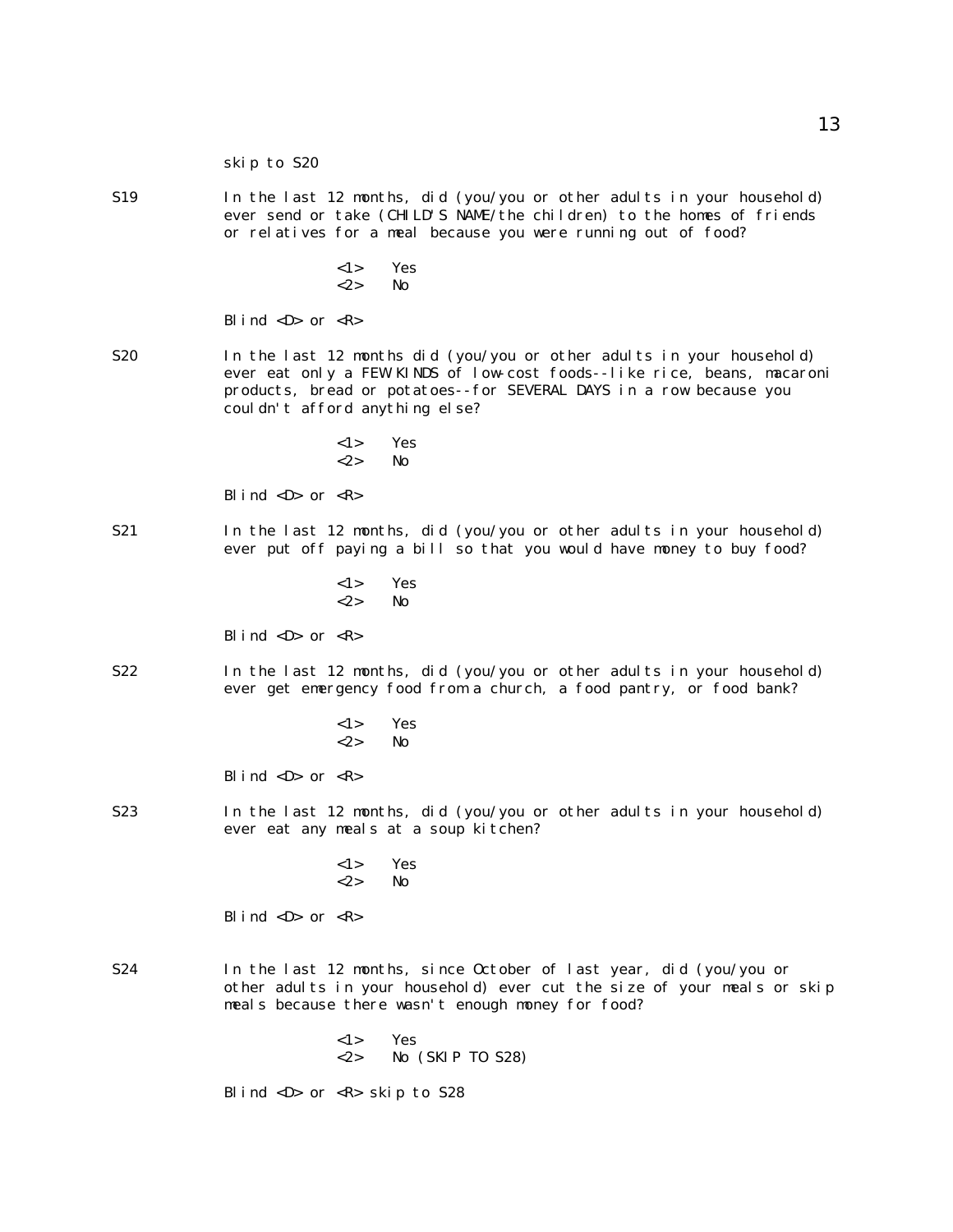S25 How often did this happen--almost every month, some months but not every month, or in only 1 or 2 months? <1> Almost every month <2> Some months but not every month <3> Only 1 or 2 months Blind  $\langle D \rangle$  or  $\langle R \rangle$ S26 Now think about the last 30 days. Did (you/you or other adults in your household) ever cut the size of your meals or skip meals in the last 30 days because there wasn't enough money for food? <1> Yes <2> No (SKIP TO S28) Blind <D> or <R> skip to S28 S27 In the last 30 days, how many days did this happen?  $\frac{1}{\sqrt{2}}$  days  $<1-30>$ Blind  $\langle D \rangle$  or  $\langle R \rangle$ S28 In the last 12 months, since October of last year, did (you/you or other adults in your household) ever not eat for a whole day because there wasn't enough money for food? <1> Yes <2> No (SKIP TO S32) Blind <D> or <R> skip to S32 S29 How often did this happen--almost every month, some months but not every month, or in only 1 or 2 months? <1> Almost every month <2> Some months but not every month <3> Only 1 or 2 months Blind  $\langle D \rangle$  or  $\langle R \rangle$ S30 Now think about the last 30 days. Did (you/you or other adults in your household) ever not eat for a whole day in the last 30 days because there wasn't enough money for food? <1> Yes <2> No (SKIP TO S32)

Blind <D> or <R> skip to S32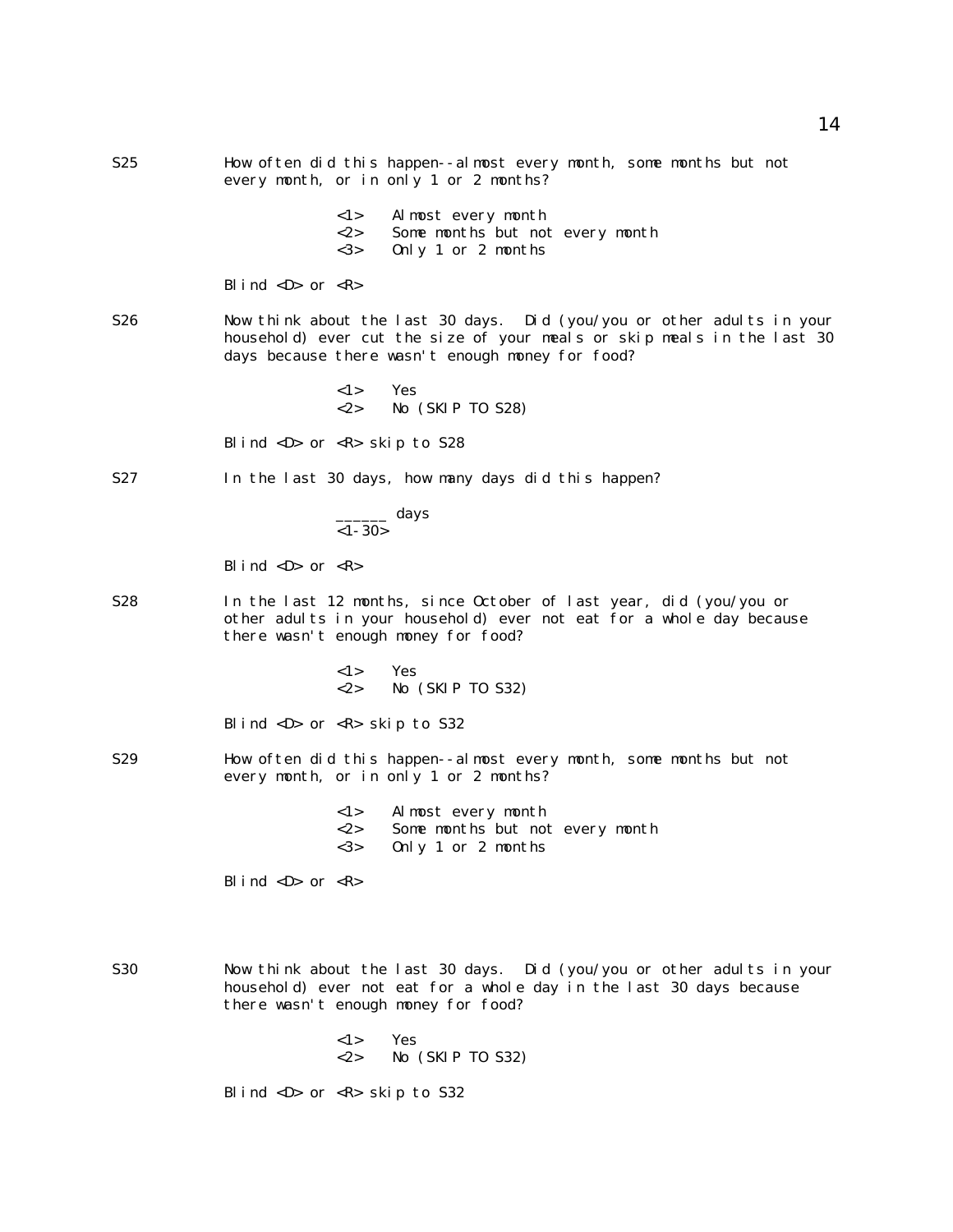- S31 In the last 30 days, how many times did this happen?  $\equiv$  times  $<1-30>$ Blind  $\langle D \rangle$  or  $\langle R \rangle$ S32 In the last 12 months, did you ever eat less than you felt you should because there wasn't enough money to buy food? <1> Yes <2> No (SKIP TO S35) Blind <D> or <R> skip to S35 S33 Did this happen in the last 30 days? <1> Yes  $\langle 2 \rangle$  No (SKIP TO S35) Blind <D> or <R> skip to S35 S34 In the last 30 days, how many days did you eat less than you felt you should because there wasn't enough money to buy food? \_\_\_ number of days  $<1-30>$ Blind  $\langle D \rangle$  or  $\langle R \rangle$
- S35 In the last 12 months, since October of last year, were you ever hungry but didn't eat because you couldn't afford enough food?
- Blind <D> or <R> skip to S38 S36 Did this happen in the last 30 days? <1> Yes <2> No (SKIP TO S38) Blind <D> or <R> skip to S38 S37 In the last 30 days, how many days were you hungry but didn't eat because you couldn't afford enough food?

<2> No (SKIP TO S38)

<1> Yes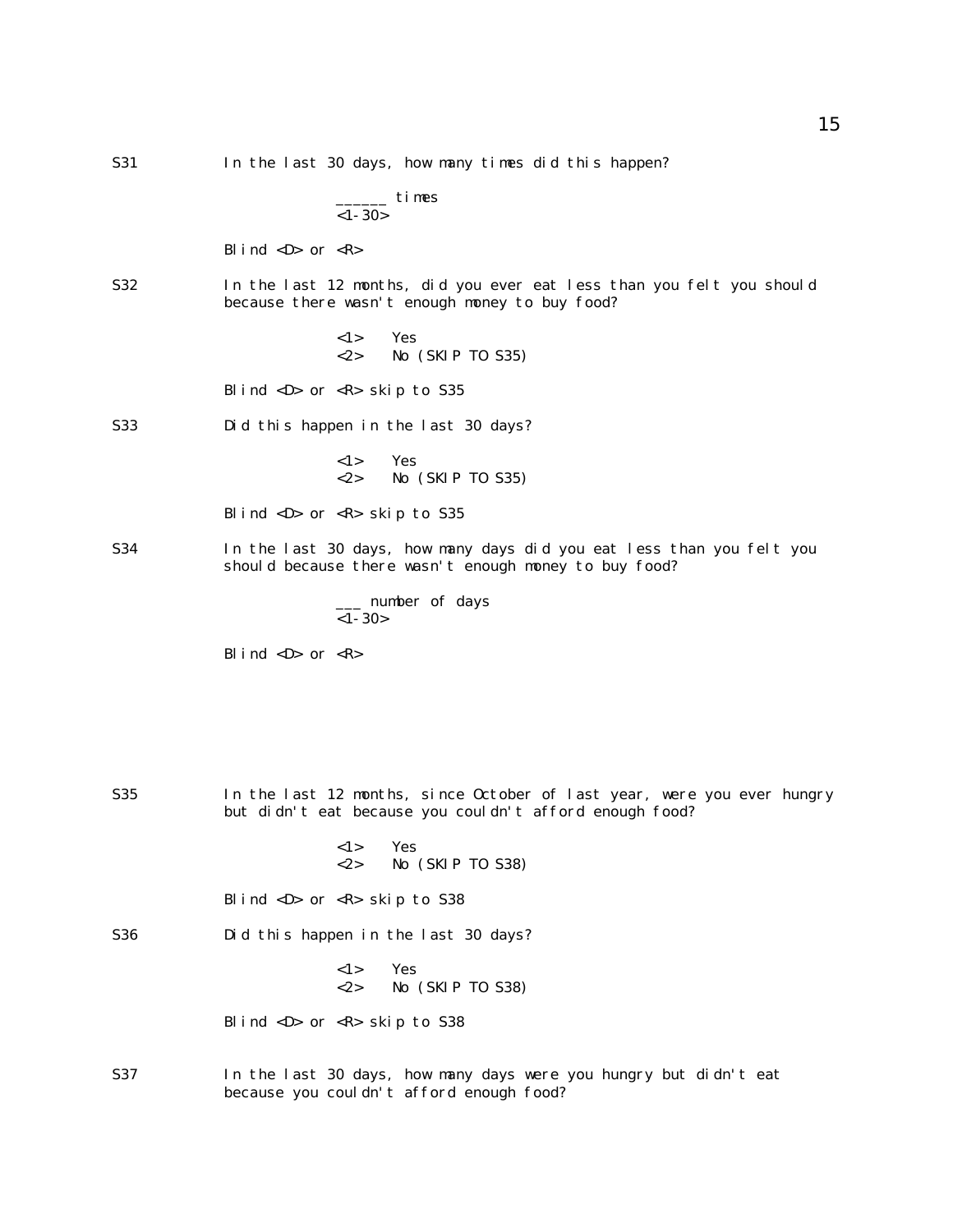|          | number of days |  |
|----------|----------------|--|
| $<1-30>$ |                |  |

Blind  $\langle D \rangle$  or  $\langle R \rangle$ 

S38 In the last 12 months, did you lose weight because you didn't have enough money for food?

> <1> Yes <2> No (SKIP TO S40CK)

Blind <D> or <R> skip to S40CK

S39 Did this happen in the last 30 days?

<1> Yes  $\langle 2 \rangle$  No

Blind  $\langle D \rangle$  or  $\langle R \rangle$ 

S40CK If HHMEM=1 and  $AGE < = 17$  of anyone in the household ask S40 else skip to S53.

S40 The next questions are about (CHILD'S NAME/children living in the household who are under 18 years old). In the last 12 months, since October of last year, did you ever cut the size of (CHILD's NAME/any of the children)'s meals because there wasn't enough money for food?

> <1> Yes <2> No (SKIP TO S43)

Blind <D> or <R> skip to S43

S41 Did this ever happen in the last 30 days?

<1> Yes  $\langle 2 \rangle$  No (SKIP TO S43)

Blind <D> or <R> skip to S43

S42 In the last 30 days, how many days did you cut the size of (Child's name/the children)'s meals because there wasn't enough money for food?

> \_\_\_\_\_\_ days  $<$  1 - 30  $>$

Blind  $\langle D \rangle$  or  $\langle R \rangle$ 

S43 In the last 12 months, since October of last year, did (Child's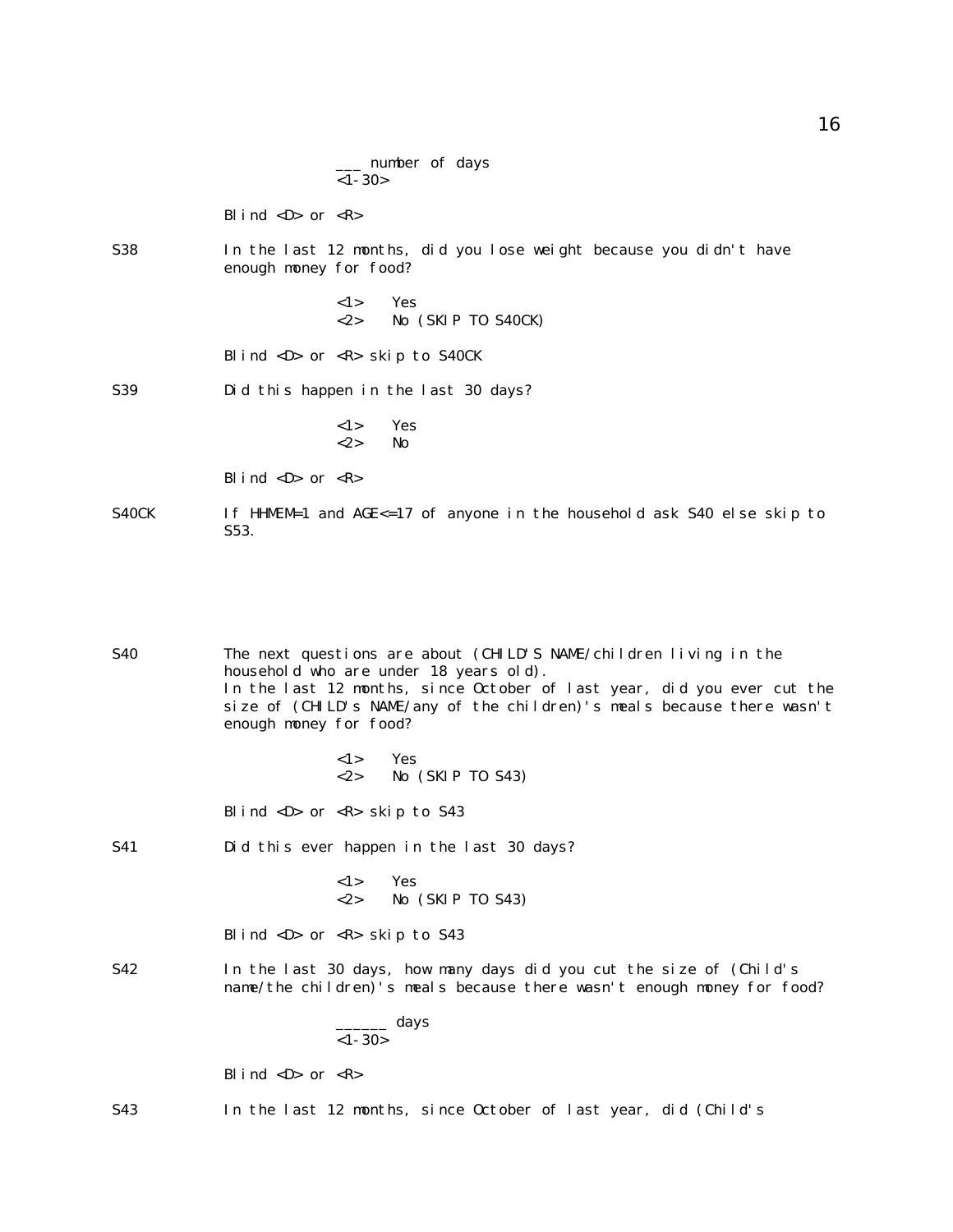name/any of the children) ever skip a meal because there wasn't enough money for food? <1> Yes <2> No (SKIP TO S47) Blind <D> or <R> skip to S47 S44 How often did this happen--almost every month, some months but not every month, or in only 1 or 2 months? <1> Almost every month <2> Some months but not every month <3> Only 1 or 2 months Blind  $\langle D \rangle$  or  $\langle R \rangle$ S45 Now think about the last 30 days. Did (Child's name/the children) ever skip a meal in the last 30 days because there wasn't enough money for food? <1> Yes <2> No (SKIP TO S47) Blind  $\langle D \rangle$  or  $\langle R \rangle$  skip to S47 S46 In the last 30 days, how many days did this happen? \_\_\_\_\_\_ days  $<$  1 - 30  $>$ Blind  $\langle D \rangle$  or  $\langle R \rangle$ S47 In the last 12 months, (was CHILD'S NAME/were the children) ever hungry but you just couldn't afford more food? <1> Yes <2> No (SKIP TO S50) Blind <D> or <R> skip to S50 S48 Did this ever happen in the last 30 days? <1> Yes <2> No (SKIP TO S50) Blind  $\langle D \rangle$  or  $\langle R \rangle$  skip to S50 S49 In the last 30 days, how many days (was CHILD'S NAME/were the children) hungry but you just couldn't afford more food? \_\_\_ number of days  $<1-30>$ 

17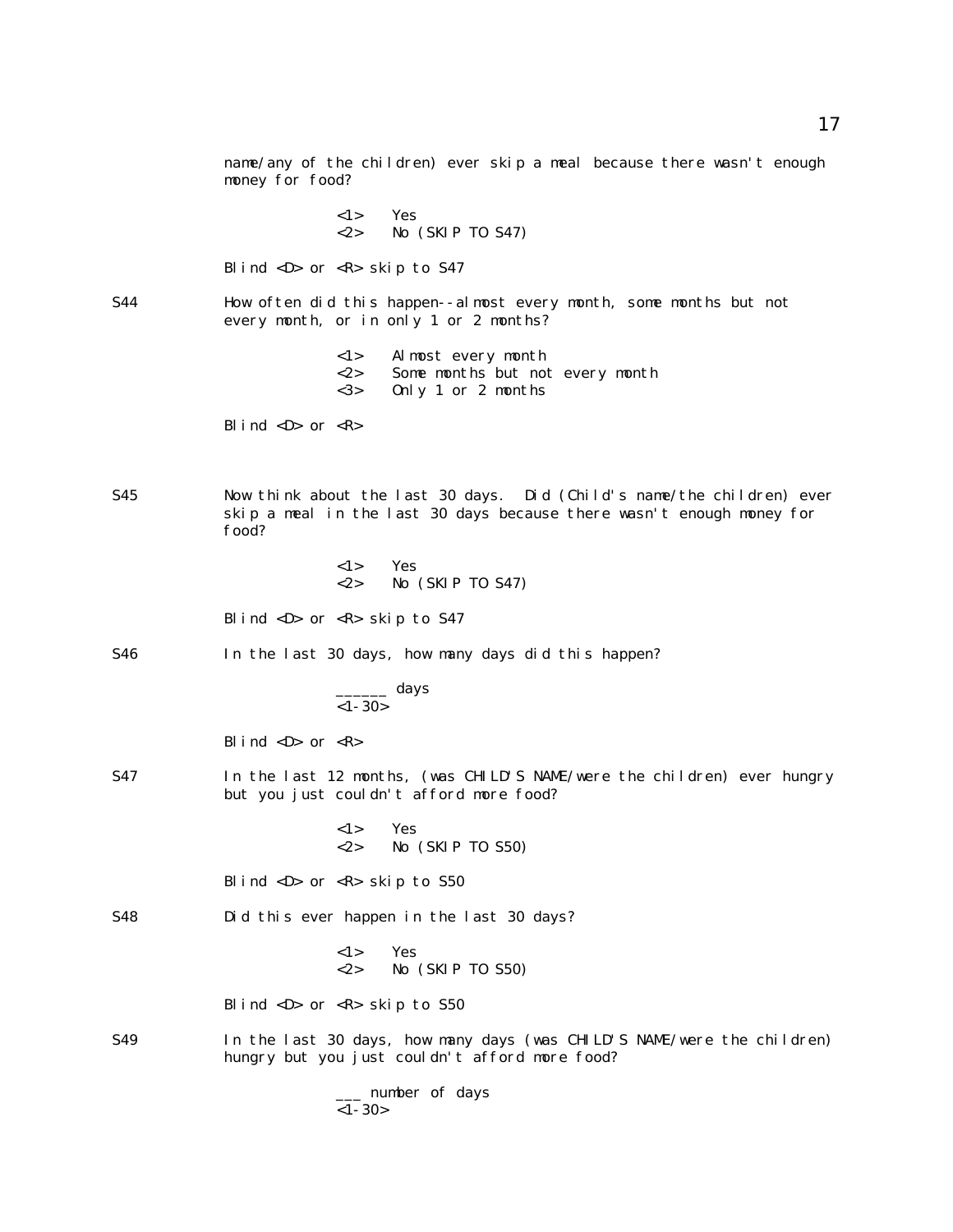|     | Blind $\langle D \rangle$ or $\langle R \rangle$                                                                                                                                                                                                                                   |
|-----|------------------------------------------------------------------------------------------------------------------------------------------------------------------------------------------------------------------------------------------------------------------------------------|
| S50 | In the last 12 months, since October of last year, did (Child's<br>name/any of the children) ever not eat for a whole day because there<br>wasn't enough money for food?                                                                                                           |
|     | $\langle 1 \rangle$ Yes<br>$<\!\!2\!\!>$<br>No (SKIP TO S53)                                                                                                                                                                                                                       |
|     | Blind $\langle D \rangle$ or $\langle R \rangle$ skip to S53                                                                                                                                                                                                                       |
| S51 | Did this ever happen in the last 30 days?                                                                                                                                                                                                                                          |
|     | $\langle 1 \rangle$<br>Yes<br>$<\!\!2\!\!>$<br>No (SKIP TO S53)                                                                                                                                                                                                                    |
|     | Blind $\langle D \rangle$ or $\langle R \rangle$ skip to S53                                                                                                                                                                                                                       |
| S52 | In the last 30 days, how many days did (Child's name/the children) not<br>eat for a whole day because there wasn't enough money for food?                                                                                                                                          |
|     | $\frac{1}{1-30}$ days                                                                                                                                                                                                                                                              |
|     | Blind <d> or <math>\langle R \rangle</math></d>                                                                                                                                                                                                                                    |
| S53 | Now I'm going to read you several statements that people have made<br>about their food situation. For these statements, please tell me<br>whether the statement was often, sometimes, or never true for (you/you<br>or the other members of your household) in the last 12 months. |
|     | The first statement is " $(I/We)$ worried whether $(my/our)$ food<br>would run out before $(I/we)$ got money to buy more." Was that<br>often, sometimes or never true for you in the last 12 months?                                                                               |
|     | Often true<br>1><br>$<\!\!2\!\!>$<br>Sometimes true<br>$3>$<br>Never true                                                                                                                                                                                                          |
|     | Blind $\langle D \rangle$ or $\langle R \rangle$                                                                                                                                                                                                                                   |
| S54 | "The food that $(I/we)$ bought just didn't last, and $(I/we)$ didn't have<br>money to get more." Was that often, sometimes or never true for you in<br>the last 12 months?                                                                                                         |
|     | Often true<br>1><br>$<\!\!2\!\!>$<br>Sometimes true<br>$3>$<br>Never true                                                                                                                                                                                                          |
|     | Blind <d> or <math>\langle R \rangle</math></d>                                                                                                                                                                                                                                    |

S55 "(I/we) couldn't afford to eat balanced meals." Was that often,

18